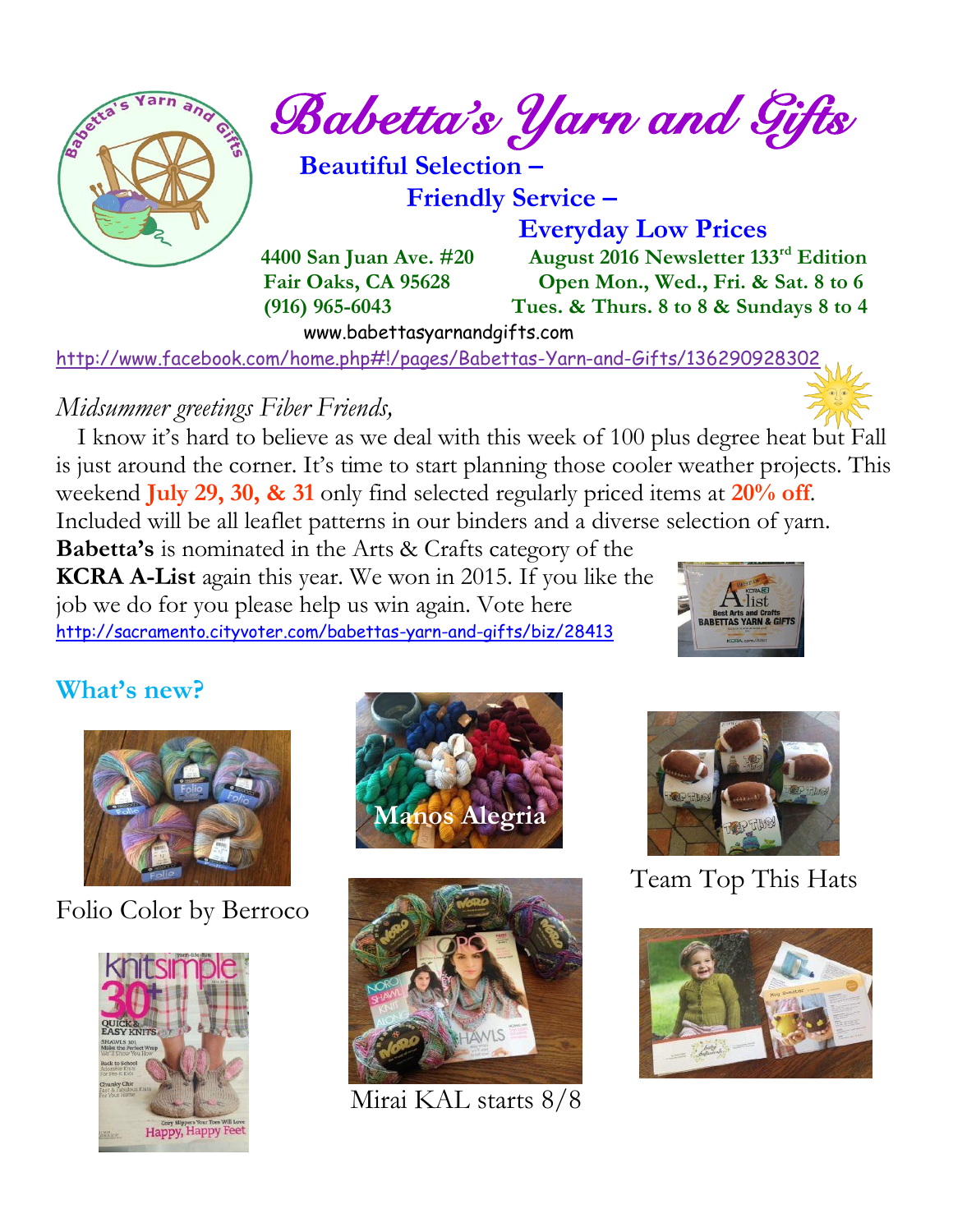

Madelinetosh DK & Merino Light





Adelaide from CEY Trunk Shows! This pattern is free!



 This is the last weekend to see our "Early Fall" Trunk show from CEY. From now until Dec. 31, 2016 Babetta's will have a series of Trunk Shows on display from our friends at Classic Elite Yarns (CEY). From Aug. 4 to Aug. 22 models from the book "A Time to Crochet" will be here for you to see. More pieces from the book "Early Fall" will arrive on Aug 25. I will keep you posted through the end of the year. It's wonderful to see the actual garments from their talented design team.

 I love my Addi Turbo Rockets from Skacel Now through Nov. 30, 2016 they are offering a deal. Buy 3 Rockets from your LYS and they'll send you a set for free. We have details for your participation.



**Berroco Yarns is having some fun this summer with Berroco Bingo. You can pick up your Bingo Card at Babetta's or follow this link… [http://media.berroco.com/knitbits/Bingo\\_Card.pdf](http://media.berroco.com/knitbits/Bingo_Card.pdf)**



**Magic Loop Socks with Maya** Aug. 6, 13 & 20 from 2pm to 3:30pm Registration \$50 and 10% off materials Pattern free with class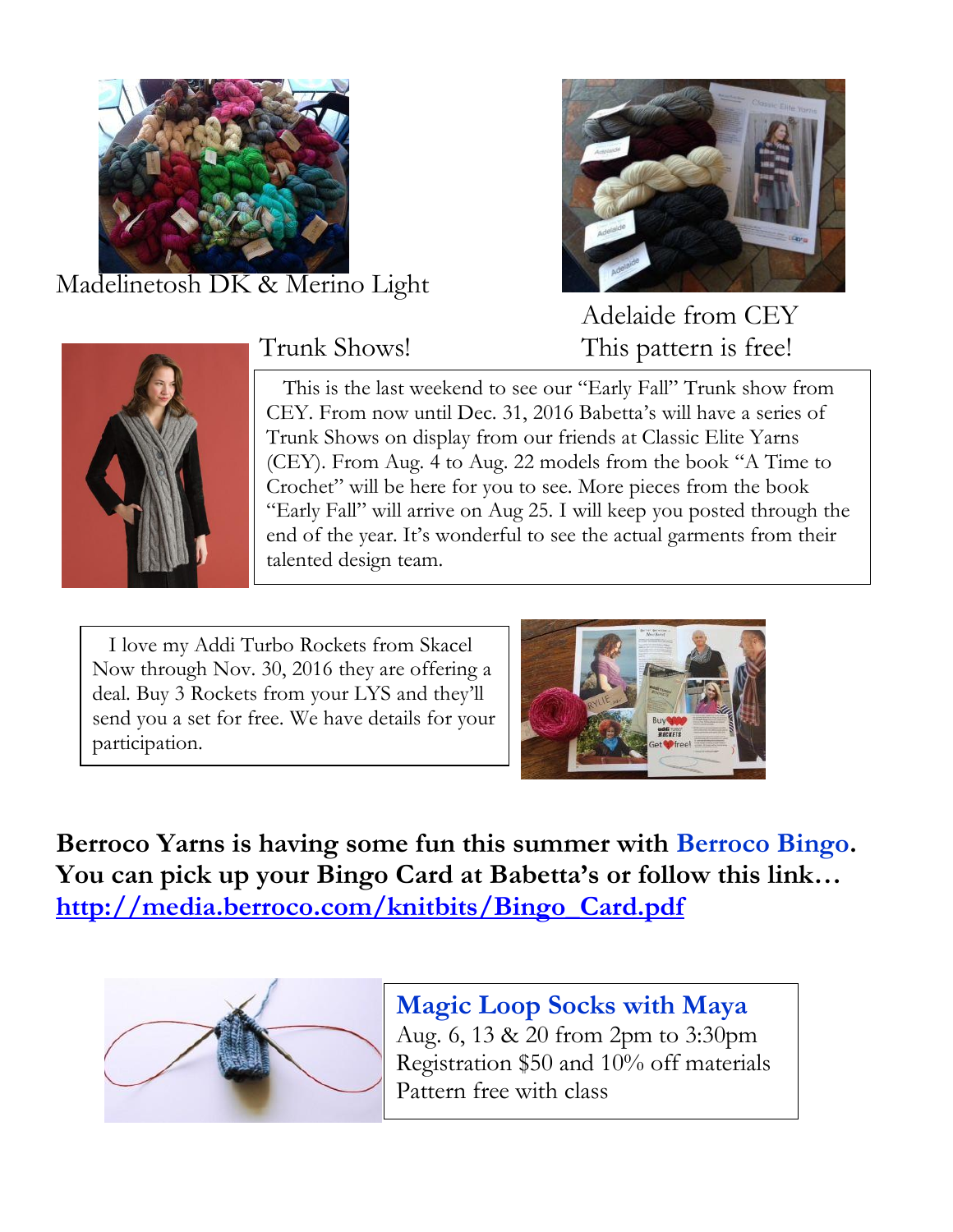# **Learn to Dye a Gradient Yarn With Gustine Aug. 27 10am to 12 pm Registration \$60 includes materials**

## **Classes for August 2016 at Babetta's**

 *In our project classes you can learn to knit anything from scarves to socks to felted purses to lace shawls to hats to sweaters. Pick your project and join in the fun. Our knitters inspire each other to try new things by sharing ideas and showing off their latest creation. Sign up for one of our classes and you will receive a coupon for 10% off.*

 **Pre-registration is required as class sizes are limited. Please choose your dates carefully. Because of scheduling conflicts and complications, make-up classes will only be allowed under special circumstances and individual consideration.**

#### **Tuesdays Aug. 9, 16 & 23**

Knitting Project 10am – 11:30am fee \$50 Knitting Project 6pm – 7:30pm fee \$50

**Wednesdays Aug. 10, 17 & 24** Knitting Project 1pm – 2:30pm fee \$50 Knitting Project 3:30pm- 5pm fee \$50

**Thursday Aug. 11, 18 & 25** Knitting Project 6pm – 7:30pm fee \$50 Knitting Project 10am – 11:30am fee \$50

**Saturdays Aug. 13, 20 & 27** Knitting Project 4pm – 5:30pm fee \$50.

#### **Charity Knitting Group**

#### **Private Lessons**

Knitting or Crochet \$20 an hour Group Knitting or Crochet Private lessons \$15 an hour per person. Spinning or weaving \$25 an hour Group rates are \$20 an hour per person. 50% deposit required when scheduling. Cancellations with less than 24 hour notice will forfeit deposit with exceptions for emergencies. Other cancellations can be transferred to rescheduled lessons or store credit.

 How would you like to do some charity knitting/crocheting with a lovely group of people? **"The Purls of** *Fair* **Oaks"** meets the second Thursday every month from 10am to noon here at **Babetta's.** This wonderful group of knitters makes newborn hats for local hospitals as well as other local charity groups. If you'd like to come join the group there's always room for more. This month's date is Aug. 11. If you'd like to drop off any knitted or crocheted donation items you can do that at any time and I will pass them on.